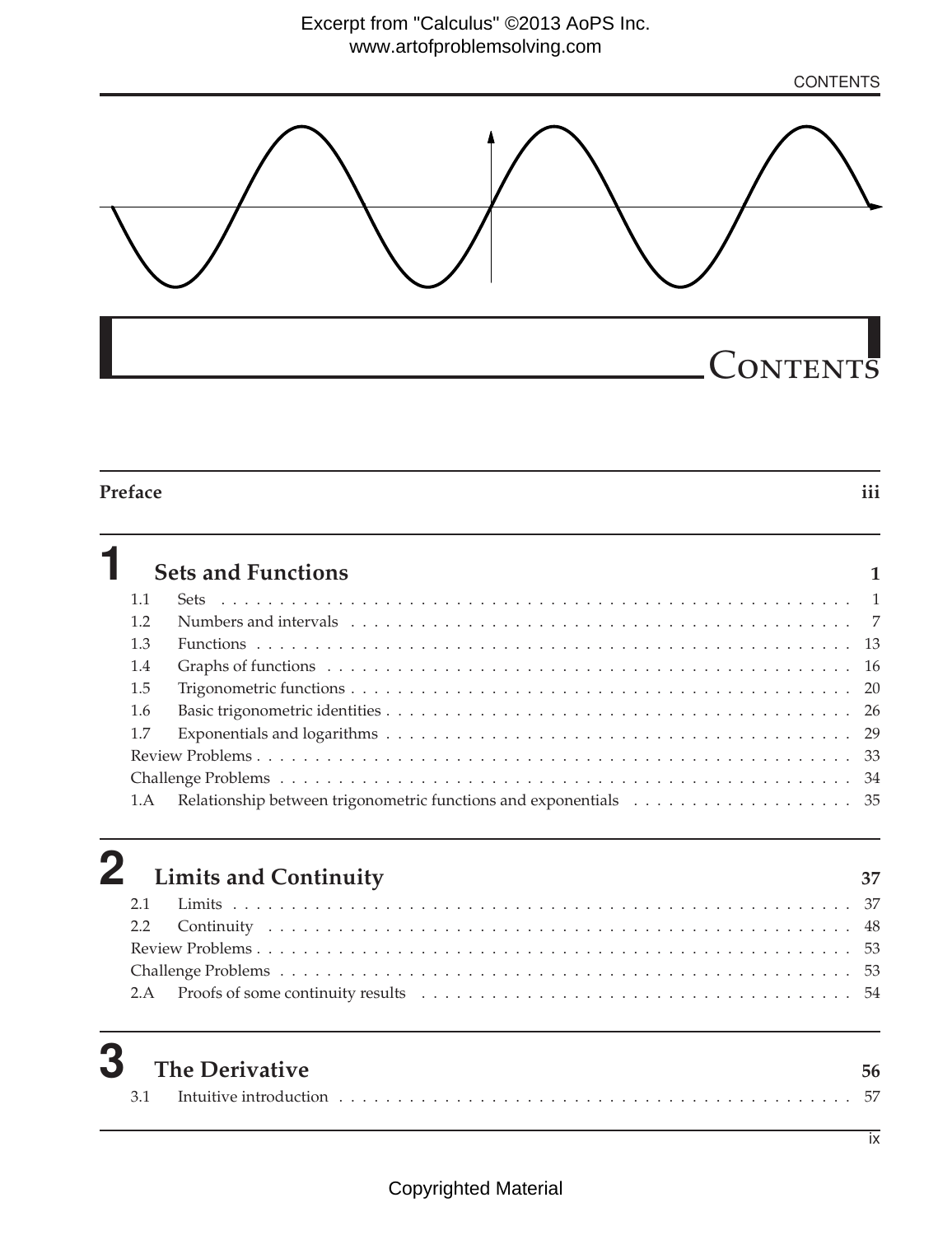## Excerpt from "Calculus" ©2013 AoPS Inc. www.artofproblemsolving.com

### **CONTENTS**

| 3.2 |  |
|-----|--|
| 3.3 |  |
| 3.4 |  |
| 3.5 |  |
| 3.6 |  |
| 3.7 |  |
|     |  |
|     |  |
| 3.A |  |
| 3.B |  |
|     |  |

| <b>Applications of the</b> |  |
|----------------------------|--|
|                            |  |

| ٠<br>۰,<br>I<br>٠<br>× | ٠<br>۰,<br>I<br>٠<br>× |
|------------------------|------------------------|
| ۰.                     | ×                      |
| ×                      | ۰.                     |
|                        |                        |

|     | $\boldsymbol{4}$ Applications of the Derivative | 88 |
|-----|-------------------------------------------------|----|
| 4.1 |                                                 |    |
| 4.2 |                                                 |    |
| 4.3 |                                                 |    |
| 4.4 |                                                 |    |
| 4.5 |                                                 |    |
| 4.6 |                                                 |    |
|     |                                                 |    |
|     |                                                 |    |

| ٧<br>__ | w |
|---------|---|

| Integration |                                                                                                                                                                                                                                | 125 |
|-------------|--------------------------------------------------------------------------------------------------------------------------------------------------------------------------------------------------------------------------------|-----|
| 5.1         | Area under a curve excluded and solution of the contract of the contract of the contract of the contract of the contract of the contract of the contract of the contract of the contract of the contract of the contract of th |     |
| 5.2         |                                                                                                                                                                                                                                |     |
| 5.3         |                                                                                                                                                                                                                                |     |
| 5.3.1       |                                                                                                                                                                                                                                |     |
| 5.3.2       |                                                                                                                                                                                                                                |     |
| 5.3.3       |                                                                                                                                                                                                                                |     |
| 5.3.4       |                                                                                                                                                                                                                                |     |
| 5.3.5       |                                                                                                                                                                                                                                |     |
| 5.3.6       |                                                                                                                                                                                                                                |     |
| 5.3.7       |                                                                                                                                                                                                                                |     |
| 5.4         |                                                                                                                                                                                                                                |     |
| 5.4.1       |                                                                                                                                                                                                                                |     |
| 5.4.2       |                                                                                                                                                                                                                                |     |
| 5.4.3       |                                                                                                                                                                                                                                |     |
| 5.4.4       |                                                                                                                                                                                                                                |     |
| 5.5         |                                                                                                                                                                                                                                |     |
|             |                                                                                                                                                                                                                                |     |
|             |                                                                                                                                                                                                                                |     |
| 5.A         |                                                                                                                                                                                                                                |     |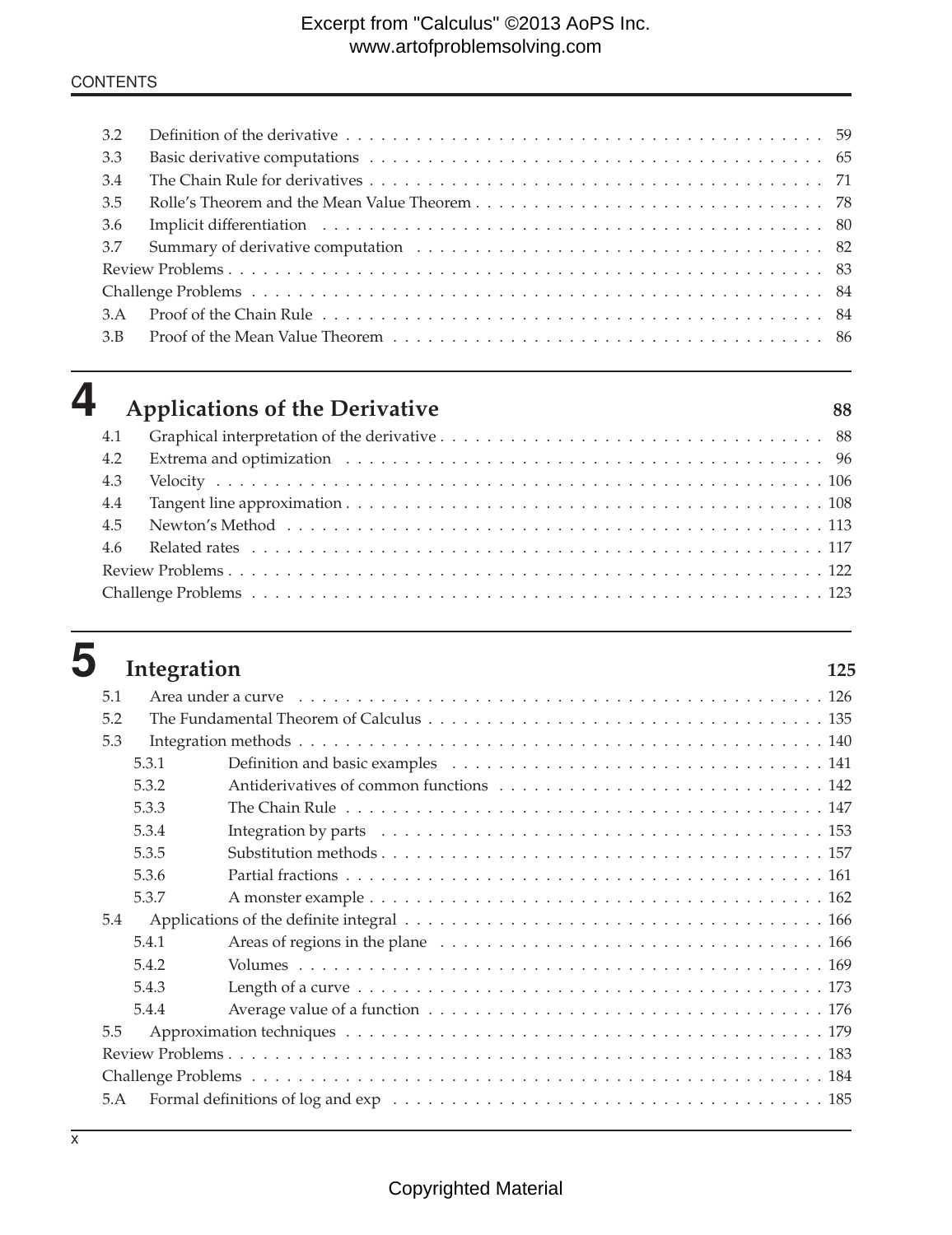|--|--|

|     | $6$ Infinity | 191 |
|-----|--------------|-----|
| 6.1 |              |     |
| 6.2 |              |     |
| 6.3 |              |     |
| 6.4 |              |     |
| 6.5 |              |     |
|     |              |     |
|     |              |     |
|     |              |     |

|     | 7 Series |     |
|-----|----------|-----|
|     |          | 220 |
| 7.1 |          |     |
| 7.2 |          |     |
| 7.3 |          |     |
| 7.4 |          |     |
| 7.5 |          |     |
|     |          |     |
|     |          |     |
|     |          |     |
|     |          |     |

## **8 Plane Curves <sup>259</sup>**

# **9 Differential Equations 279**